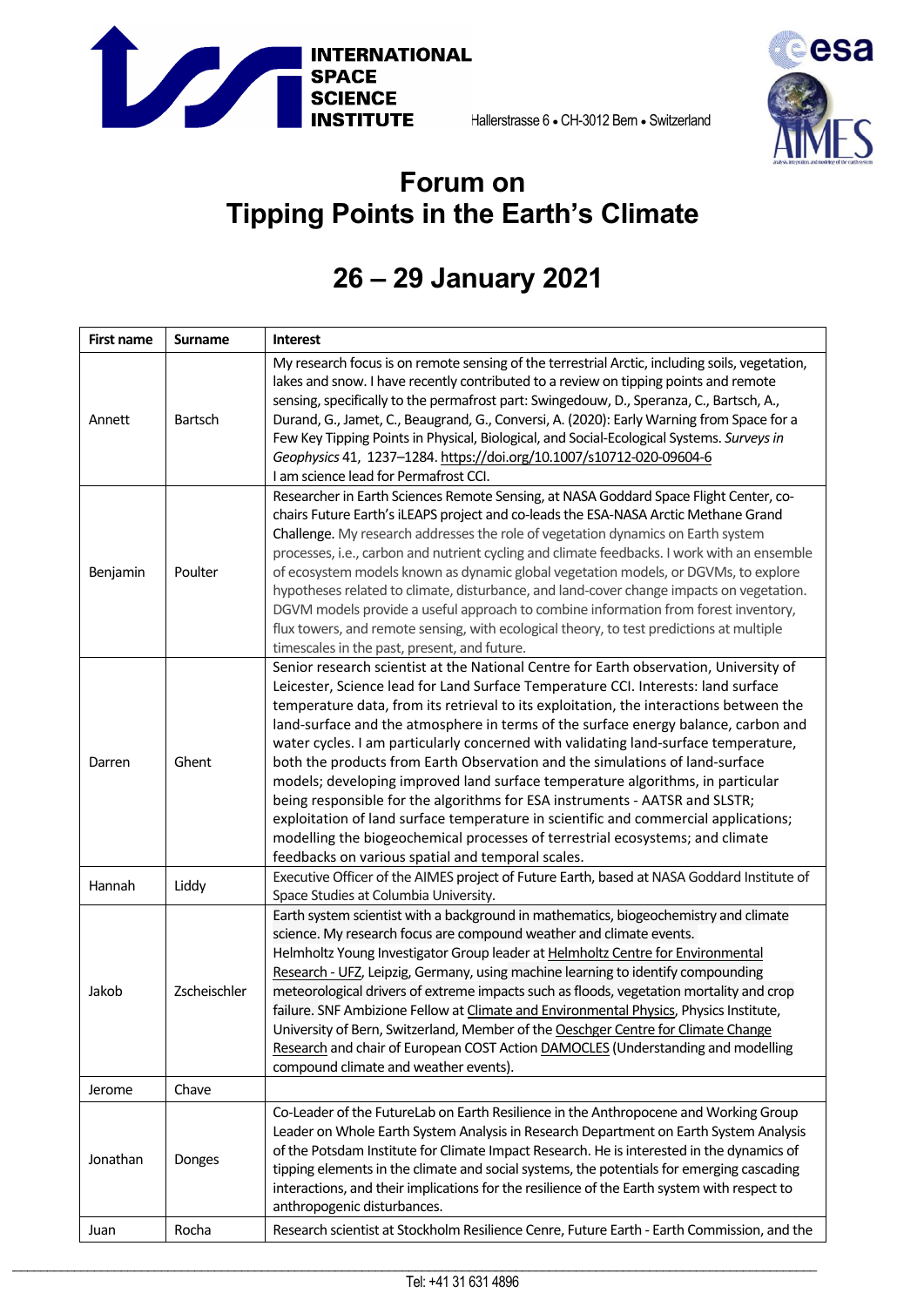|           |                | Beijer Institute. Interests: understanding critical transitions, from regime shifts in ecological<br>systems, to collective action in society. Currently he is focusing on the idea of cascading<br>effects, this is how a critical transition in an ecosystem in the world can impact the<br>likelihood of other ecosystems tipping over. He develops mathematical models to explore<br>which interconnections are plausible. He is also looking for empirical signatures of<br>cascading effects on trade networks and rainfall transport dynamics. Juan is interested in<br>methods for identifying resilience surrogates - good observables that can tell you how<br>resilient a system is - as well as misperceptions of feedbacks and their consequences.                                                                                                                                                                                                                                                                                                                              |
|-----------|----------------|----------------------------------------------------------------------------------------------------------------------------------------------------------------------------------------------------------------------------------------------------------------------------------------------------------------------------------------------------------------------------------------------------------------------------------------------------------------------------------------------------------------------------------------------------------------------------------------------------------------------------------------------------------------------------------------------------------------------------------------------------------------------------------------------------------------------------------------------------------------------------------------------------------------------------------------------------------------------------------------------------------------------------------------------------------------------------------------------|
| Liviu     | Stirbat        | EC's DG Climate (Adaptation to Climate Change unit)                                                                                                                                                                                                                                                                                                                                                                                                                                                                                                                                                                                                                                                                                                                                                                                                                                                                                                                                                                                                                                          |
| Lorena    | Moreira        | Postdoc at the International Space Science Institute, Bern, Switzerland.                                                                                                                                                                                                                                                                                                                                                                                                                                                                                                                                                                                                                                                                                                                                                                                                                                                                                                                                                                                                                     |
| Niklas    | <b>Boers</b>   | Based at the Potsdam Institute for Climate Impact Research, he is Leader of the<br>Future Lab 'Artificial Intelligence in the Anthropocene' and Associate coordinator of<br>the Horizon 2020 project 'Tipping Points in the Earth System' (TiPES).                                                                                                                                                                                                                                                                                                                                                                                                                                                                                                                                                                                                                                                                                                                                                                                                                                           |
| Peter     | Cox            | Professor of Climate System Dynamics in Mathematics at the University of Exeter. Interests:<br>Interactions and feedbacks between the land-surface and climate; Dynamic Global<br>Vegetation Modelling; Emergent constraints on climate-carbon cycle feedbacks.                                                                                                                                                                                                                                                                                                                                                                                                                                                                                                                                                                                                                                                                                                                                                                                                                              |
| Peter     | Verburg        | Professor, Vrije Universiteit Amsterdam, Swiss Federal Institute WSL. Future Earth 'Earth<br>Commissioner', co-chair of the Global Land Programme of Future Earth. Interests: Land Use<br>Modelling and land-use analysis, social-ecological dynamics.                                                                                                                                                                                                                                                                                                                                                                                                                                                                                                                                                                                                                                                                                                                                                                                                                                       |
| Philippe  | Ciais          | Researcher of the Laboratoire des Sciences du Climat et de l'Environnement (LSCE), the<br>climate change research unit of the Institut Pierre Simon Laplace (IPSL). He is a physicist<br>working on the global carbon cycle of planet Earth, climate change, ecology and<br>geosciences. Science lead for CCI RECCAP-2 project for analysis of regional carbon budgets,<br>project leader of the Global Carbon Atlas for the Global Carbon Project of Future Earth.                                                                                                                                                                                                                                                                                                                                                                                                                                                                                                                                                                                                                          |
| Richard   | Jones          | Science lead for Climate Modelling User Group (CMUG) CCI                                                                                                                                                                                                                                                                                                                                                                                                                                                                                                                                                                                                                                                                                                                                                                                                                                                                                                                                                                                                                                     |
| Sebastian | Bathiany       | Sebastian's scientific expertise focuses on the analysis of abrupt climate change, and<br>on the interaction between atmosphere and vegetation. He obtained his PhD at the<br>Max Planck Institute for Meteorology (MPI-M), studying the termination of the so-<br>called green Sahara as an example for potential tipping events in the Earth System.<br>Also at MPI-M and then the University of Wageningen, Sebastian assessed the<br>potential for abrupt Arctic sea-ice loss, and the patterns and effects of changing<br>climate variability. In a path-finding project with the Netherlands eScience Centre, he<br>developed data-mining tools to detect and interpret abrupt climate shifts in complex<br>climate datasets. He is now working at the Climate Service Center Germany where he<br>develops informational products to help agricultural stakeholders adapt to climate<br>change. Sebastian has a strong passion for what he calls climate edutainment -<br>developing and performing entertaining and creative ways to communicate<br>information about climate change. |
| Stephen   | <b>Briggs</b>  | Professor Stephen Briggs holds visiting positions in the Department of Meteorology,<br>University of Reading and the Department of Chemistry, Cambridge University. He is also a<br>Fellow of University College London. He is Chairman of the Global Climate Observing<br>System (GCOS) Steering Committee, a body set up by the UN to define and support<br>observations for climate. He is also ad hominem Senior Adviser to the Chinese National<br>Remote Sensing Programme and serves on the Advisory Board of the Global Terrestrial<br>Network - Glaciers. He was Head of the Department of Earth Observation Science,<br>Applications & Future Technologies at ESA where he was responsible for the exploitation of<br>ESA missions, for the future EO technologies programme and for studies relating to future<br>missions. He was also the interface between ESA's EO missions and its user communities in<br>science, in government policy and in the private sector.                                                                                                           |
| Tim       | Lenton         | Director and Professor at the Global Systems Institute, University of Exeter, Future Earth                                                                                                                                                                                                                                                                                                                                                                                                                                                                                                                                                                                                                                                                                                                                                                                                                                                                                                                                                                                                   |
| Victor    | <b>Brovkin</b> | 'Earth Commissioner'. Interests: tipping points, climate modelling.<br>Head of a group on Climate-Biogeosphere Interactions at the Max-Planck Institute for<br>Meteorology and professor at the University of Hamburg, Germany, co-chair of the AIMES<br>project of Future Earth. Interests: interactions between terrestrial ecosystems and the<br>climate, including biogeophysical and biogeochemical feedbacks. In particular,                                                                                                                                                                                                                                                                                                                                                                                                                                                                                                                                                                                                                                                           |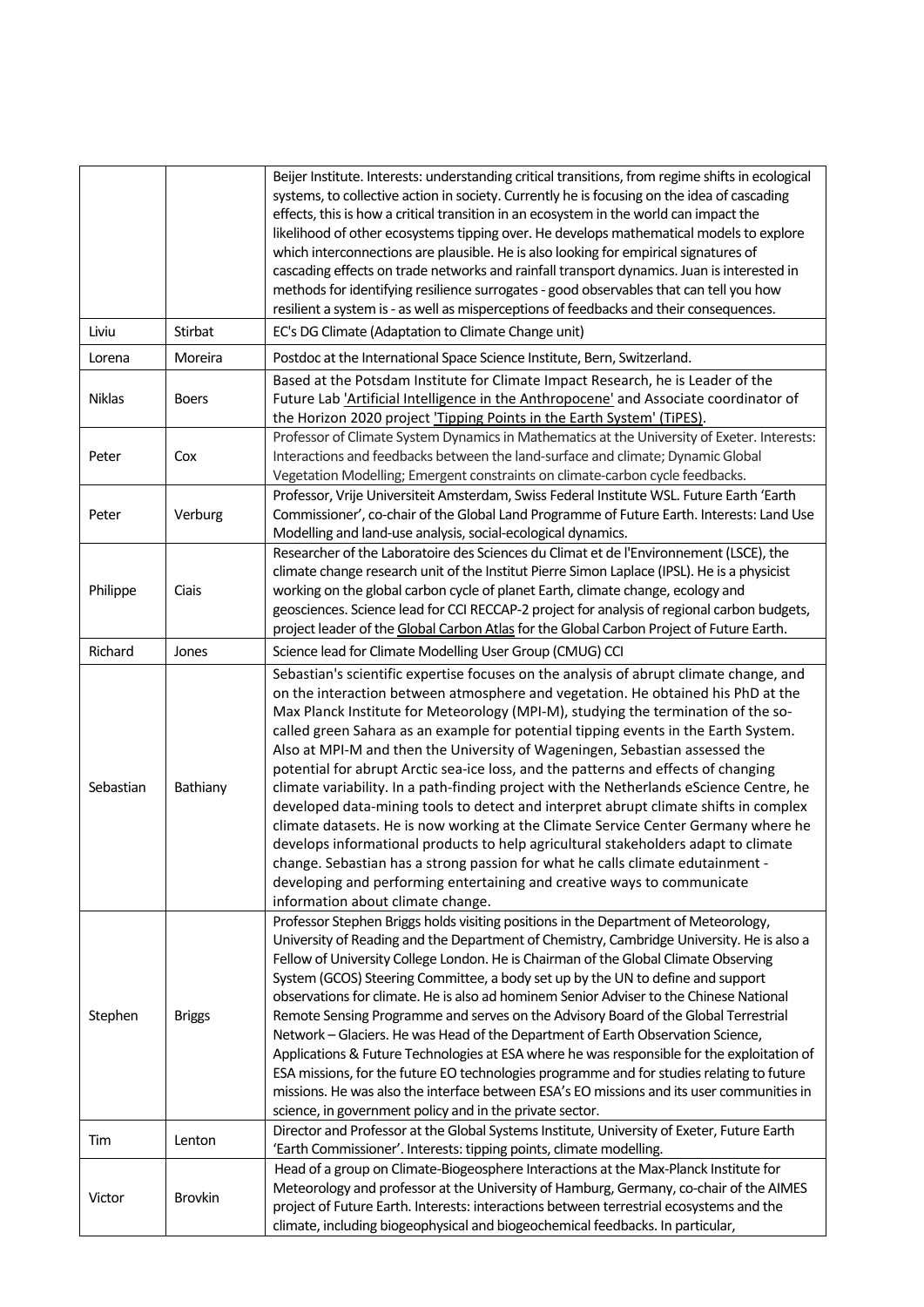|       |                  | understanding the role of high latitude ecosystems in the climate system, focusing on<br>terrestrial and marine permafrost processes. He has developed global dynamic vegetation<br>models and applied them for pioneering studies on stability of climate-vegetation system. |
|-------|------------------|-------------------------------------------------------------------------------------------------------------------------------------------------------------------------------------------------------------------------------------------------------------------------------|
| Wendy | <b>Broadgate</b> | Director of the Future Earth Global Hub, Sweden.                                                                                                                                                                                                                              |

| <b>First name</b> | <b>Surname</b> | <b>Interest</b>                                                                                                                                                                                                                                                                                                                                                                                                                                                                                                                                                                                                                                                                                                                                                                                                                                                |
|-------------------|----------------|----------------------------------------------------------------------------------------------------------------------------------------------------------------------------------------------------------------------------------------------------------------------------------------------------------------------------------------------------------------------------------------------------------------------------------------------------------------------------------------------------------------------------------------------------------------------------------------------------------------------------------------------------------------------------------------------------------------------------------------------------------------------------------------------------------------------------------------------------------------|
| Aixue             | Hu             | Project scientist at National Center for Atmospheric Research, Boulder. Interests: polar<br>climate, sea ice-ocean interaction, the North Atlantic Oscillation and its impact on the<br>oceanic Meridional Overturning circulation, variations of the Thermohaline Circulation<br>and their impacts on paleo, present and future climate.                                                                                                                                                                                                                                                                                                                                                                                                                                                                                                                      |
| Alessandra        | Conversi       | Expertise: Senior Researcher at CNR-ISMAR. Oceanographer working on climate,<br>plankton, regime shifts, and science-policy interactions.                                                                                                                                                                                                                                                                                                                                                                                                                                                                                                                                                                                                                                                                                                                      |
| Anny              | Cazenave       | Expertise: use of satellite data to chart sea level rise, and related changes in ice sheets,<br>landmasses and freshwater bodies. She is science lead for the Sea Level CCI project, and<br>Director of ISSI's Earth Science Program.                                                                                                                                                                                                                                                                                                                                                                                                                                                                                                                                                                                                                          |
| Didier            | Swingedouw     | Interests: ocean and climate dynamics, with a focus on the thermohaline circulation<br>(THC) in the past, present and future using state-of-the-art ocean-atmosphere-sea-<br>ice-land coupled models (like IPSL-CM4, LOVECLIM and CNRM-CM3). Based at<br>Universite de Bordeau                                                                                                                                                                                                                                                                                                                                                                                                                                                                                                                                                                                 |
| Gerard            | McCarthy       | Oceanographer working in ICARUS (Irish Climate Research and Analysis Unit),<br>Maynooth University.<br>Interested in the role of the ocean in climate, in particular, the role of the Atlantic<br>Meridional Overturning Circulation in the climate of northwest Europe. Sea level rise.<br>Ocean salinity.                                                                                                                                                                                                                                                                                                                                                                                                                                                                                                                                                    |
| Jonathan          | Donges         | Co-Leader of the FutureLab on Earth Resilience in the Anthropocene and Working<br>Group Leader on Whole Earth System Analysis in Research Department on Earth<br>System Analysis of the Potsdam Institute for Climate Impact Research. Interested in the<br>dynamics of tipping elements in the climate and social systems, the potentials for<br>emerging cascading interactions, and their implications for the resilience of the Earth<br>system with respect to anthropogenic disturbances.                                                                                                                                                                                                                                                                                                                                                                |
| Marti             | Gali           | Expertise: the interaction between marine microbial plankton and the Earth's climate.<br>Since 2008, most of his research has focused on the upper-ocean biogeochemical<br>cycling of dimethylsulfide (DMS), a biogenic gas that affects aerosols and clouds. He<br>studied this topic by means of experiments and oceanographic cruises during his PhD<br>(2012; Institut de Ciences del Mar, Barcelona, Catalonia, Spain) and by means of data<br>syntheses, remote sensing and modelling during his postdoc (2013-2019; Laval<br>University, Quebec, Canada). In 2018 he joined the Barcelona Supercomputing Center<br>to study the fate of organic particles in the oceans' twilight zone by means of<br>biogeochemical models and autonomous float observations. Bio-optics and light-driven<br>biogeochemistry are cross-cutting themes in his research. |
| Martin            | Stengel        | Remote sensing scientist based at DWD and Science lead for the Cloud CCI project.                                                                                                                                                                                                                                                                                                                                                                                                                                                                                                                                                                                                                                                                                                                                                                              |
| Michaela          | Hegglin        | Expertise: Earth system science with focus on the chemistry-climate interactions.<br>Interest in this workshop:<br>1) From a science point of view: Potential tipping points primarily around the<br>stratospheric ozone layer, but also other aspects of how Earth system processes could<br>affect the capacity of the biosphere and ocean to act as CO2 sinks.<br>2) From a science coordination point of view: How can we use models and<br>measurements in concert to gain information on approaching tipping points in support<br>of the UNFCCC Paris Agreement process?                                                                                                                                                                                                                                                                                 |
| Shubha            | Sathyendranath | Remote sensing scientist based at Plymouth Marine Laboratory, with research interests<br>in ocean colour modelling, spectral characteristics of light penetration underwater, bio-<br>optical properties of phytoplankton, modelling primary production, bio-geochemical<br>cycles in the sea, climate change, biological-physical interactions in the marine system,<br>ecological provinces in the sea, ecological indicators and phytoplantkon functional<br>types. Science lead for the Ocean Colour CCI project.                                                                                                                                                                                                                                                                                                                                          |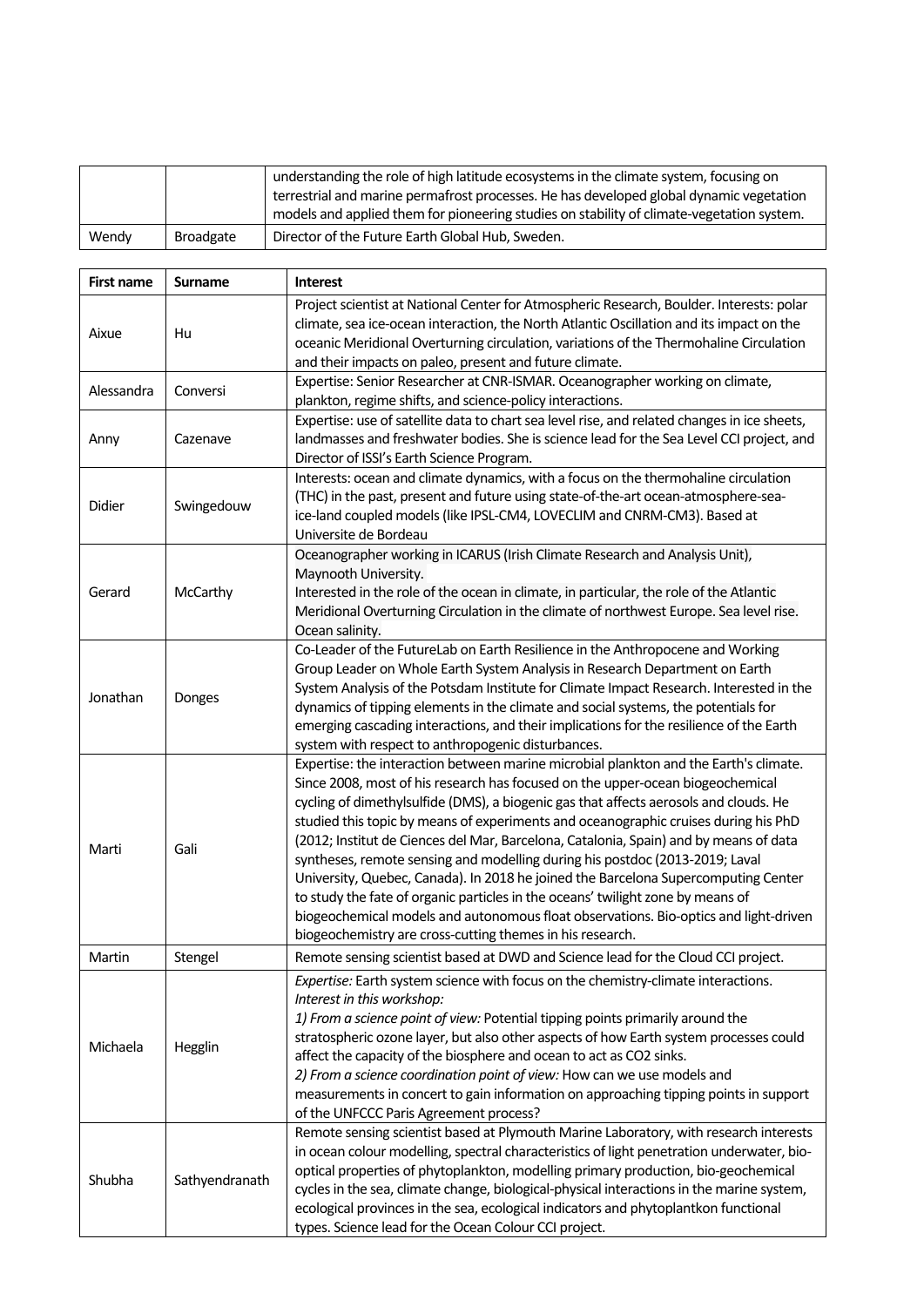| Susanne | Mecklenburg | Head of the ESA Climate Office, responsible for delivery of ESA's Climate Change<br>Initiative (CCI) programme and developing future programme activities with ESA<br>Climate Office as the focal point for climate. Susanne is the ESA representative to the<br>Joint CEOS/CGMS Working Group on Climate (WGClimate) and a member of the WCRP<br>Data Advisory Council.<br>She has a background in hydrology and use of ground-based radar to forecast rainfall<br>for hydrological models. Susanne was previously the Mission<br>Manager for SMOS, Sentinel 3 and FLEX.                                                                                                                                                                                                                                                                                                                                                                                                                                                                                               |
|---------|-------------|-------------------------------------------------------------------------------------------------------------------------------------------------------------------------------------------------------------------------------------------------------------------------------------------------------------------------------------------------------------------------------------------------------------------------------------------------------------------------------------------------------------------------------------------------------------------------------------------------------------------------------------------------------------------------------------------------------------------------------------------------------------------------------------------------------------------------------------------------------------------------------------------------------------------------------------------------------------------------------------------------------------------------------------------------------------------------|
| Sybren  | Drijfhout   | Expertise: Stability of the Atlantic Meridional Overturning Circulation and abrupt<br>climate change, developing climate change scenarios for the marine environment,<br>including sea level rise.                                                                                                                                                                                                                                                                                                                                                                                                                                                                                                                                                                                                                                                                                                                                                                                                                                                                      |
| Trude   | Storelymo   | I am a climate scientist, focusing my research on the role of aerosol particles and<br>clouds in Earth's climate. I also work on questions related to cloud-climate<br>feedback mechanisms (for which I received an ERC Starting Grant in 2018), as well<br>as climate engineering involving aerosols and/or clouds, and on the Earth's<br>transient and equilibrium climate sensitivity. In my research group, we carry out<br>research on these topics using a wide range of research tools, but primarily Earth<br>System Models and Satellite Remote Sensing. In a recent study combining these<br>tools, we found evidence that a negative feedback currently acting in these clouds<br>(and thus limiting warming) will weaken with sustained warming, and eventually<br>cease altogether (https://www.nature.com/articles/s41561-020-00649-<br>1?proof=t). In addition to the above research activities, I am currently a<br>Coordinating Lead Author for Ch. 7 ("The Earth's energy budget, climate<br>feedbacks, and climate sensitivity") of IPCC AR6 (WG1)." |
| Zarko   | Kovac       | Research interests: carbon assimilation in phytoplankton primary production models.                                                                                                                                                                                                                                                                                                                                                                                                                                                                                                                                                                                                                                                                                                                                                                                                                                                                                                                                                                                     |

| <b>First name</b> | <b>Surname</b> | <b>Interest</b>                                                                                                                                                                                                                                                                                                                                                                                                                                                                                                                                                                                                                                                                                                                                                                                                                                                                                                                          |
|-------------------|----------------|------------------------------------------------------------------------------------------------------------------------------------------------------------------------------------------------------------------------------------------------------------------------------------------------------------------------------------------------------------------------------------------------------------------------------------------------------------------------------------------------------------------------------------------------------------------------------------------------------------------------------------------------------------------------------------------------------------------------------------------------------------------------------------------------------------------------------------------------------------------------------------------------------------------------------------------|
| Andrew            | Shepherd       | Science lead for the Antarctic Ice Sheet CCI project and co-lead for ESA-NASA Ice Sheet<br>Mass Balance Inter-comparison Exercise, based at the University of Leeds. Expertise in<br>developing remote observations of the cryosphere, with particular emphasis on the<br>quantitative techniques of radar interferometry and radar altimetry. I have also worked on<br>studies of arid land degradation using satellite infrared radiometry and models of<br>atmospheric radiative transfer, and I have led satellite validation campaigns in Europe,<br>Africa, and Antarctica.                                                                                                                                                                                                                                                                                                                                                        |
| Petra             | Langebroek     | Petra is a senior researcher at NORCE Norwegian Research Centre AS and Bjerknes Centre<br>for Climate Research in Bergen (Norway). Her research focuses on (in)stability of ice sheets<br>and how they interact with climate. She is a numerical modeller, has worked on various<br>time scales (Eocene-Oligocene, Miocene, Eemian, and present-day), on both the Antarctic<br>and the Greenland ice sheets, to understand ice sheet and climate processes. Currently<br>Petra is coordinating the Horizon 2020 project TiPACCs, to investigate the tipping points in<br>the Antarctic continental shelf seas and the Antarctic Ice Sheet. It aims to improve<br>understanding of these tipping points, their interaction, and (eventually) provide a list of<br>early warning indicators for Tipping Points in these Antarctic components.<br>More information: www.tipaccs.eu and www.norceresearch.no/en/persons/petra-<br>langebroek |
| Ricarda           | Winkelmann     | Professor of climate system analysis at Potsdam Institute of Climate Impact Research (PIK)<br>and University of Potsdam, Germany, Future Earth 'Earth Commissioner'. Interests: Ice<br>dynamics and ice sheet modelling, sea-level change, tipping points.                                                                                                                                                                                                                                                                                                                                                                                                                                                                                                                                                                                                                                                                               |
| Roland            | <b>Kupers</b>  | Interests: Complexity, Resilience, Energy Transition. Global Advisor to the Methane<br>Environmental Defense Fund, Institute for Advanced Study - University of Amsterdam. New<br>Book: A Climate Policy Revolution: What the Science of Complexity Reveals about Saving<br>the Planet (Harvard University Press, 2020).                                                                                                                                                                                                                                                                                                                                                                                                                                                                                                                                                                                                                 |
| Sophie            | Hebden         | Future Earth liaison to ESA, seconded to the ESA Climate Office. Communication and<br>coordination.                                                                                                                                                                                                                                                                                                                                                                                                                                                                                                                                                                                                                                                                                                                                                                                                                                      |
| Stephen           | <b>Briggs</b>  | Professor Stephen Briggs holds visiting positions in the Department of Meteorology,<br>University of Reading and the Department of Chemistry, Cambridge University. He is also a                                                                                                                                                                                                                                                                                                                                                                                                                                                                                                                                                                                                                                                                                                                                                         |